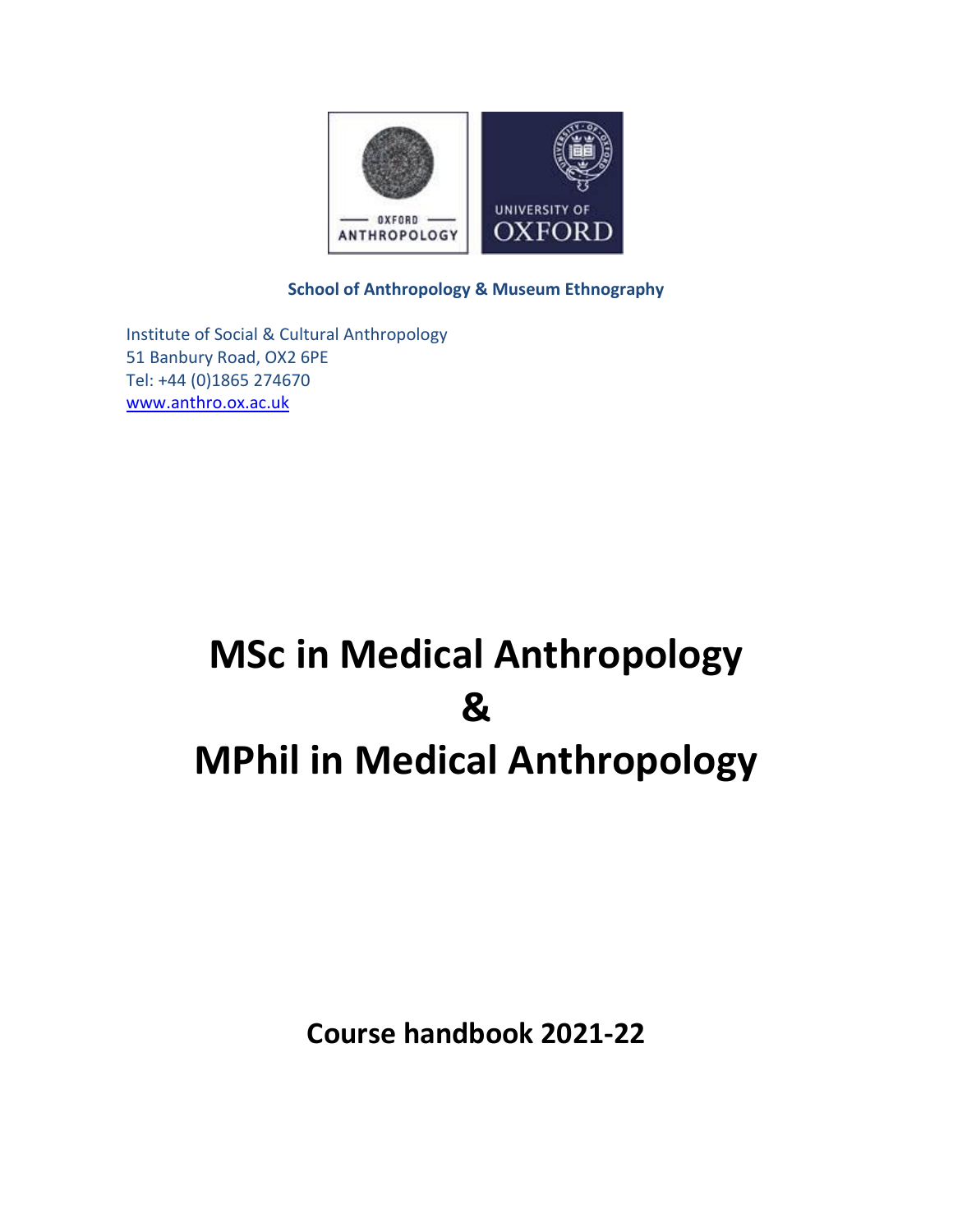# **Foreword**

This course handbook is for students undertaking a MSc or a MPhil degree in Medical Anthropology.

This handbook applies to students starting the course in Michaelmas term 2021. The information in this handbook may be different for students starting in other years.

The Examination Regulations relating to this course are available at [\(MSc;](https://www.admin.ox.ac.uk/examregs/2019-20/mosbcinmedianth/studentview/) [MPhil first year;](https://www.admin.ox.ac.uk/examregs/2019-20/mopinmedianth/studentview/) [MPhil second year\)](https://www.admin.ox.ac.uk/examregs/2019-20/mopinmedianth/studentview/). If there is a conflict between information in this handbook and the Examination Regulations then you should follow the Examination Regulations. If you have any concerns, please contact the course director, in 2021-22 Dr Paola Esposito [\(paola.esposito@anthro.ox.ac.uk\)](mailto:paola.esposito@anthro.ox.ac.uk).

The information in this handbook is accurate as at  $1<sup>st</sup>$  October 2021, however it may be necessary for changes to be made in certain circumstances, as explaine[d here.](https://www.ox.ac.uk/admissions/graduate/courses/changes-to-courses) If such changes are made the department will publish a new version of this handbook together with a list of the changes and students will be informed.

In Michaelmas term, medical anthropology teaching will entail a combination of online and face-to-face lectures, tutorials and classes. In Hilary and Trinity terms, it is anticipated a return to face-to-face teaching although large group teaching may still be delivered online.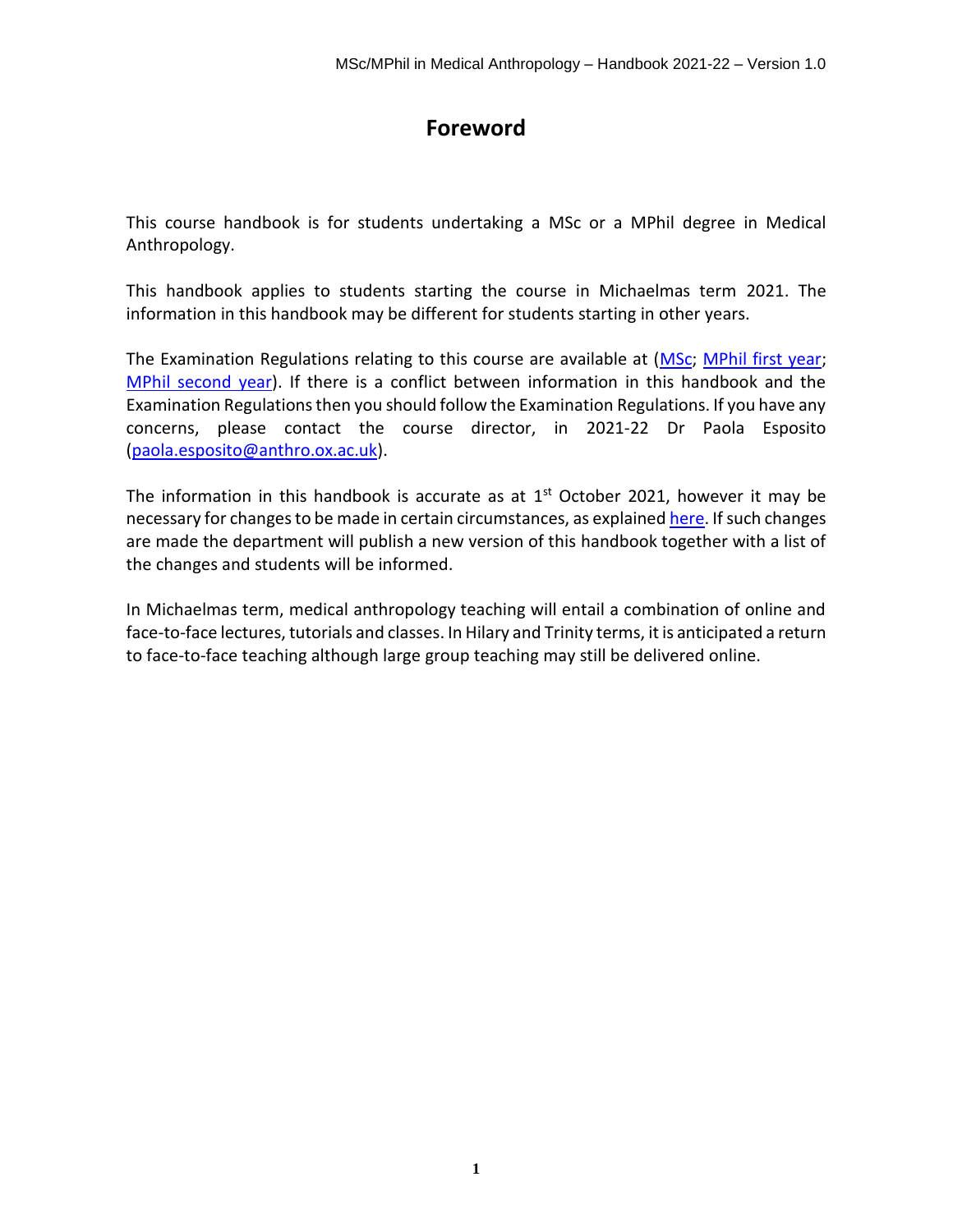Dear Medical Anthropology Student,

Welcome to Oxford!

Our team is very much looking forward to teaching and learning from you, and we hope this coming year will bring many exciting opportunities for stimulating exchanges on issues we all feel passionate about.

Wherever you are coming from, you may feel disoriented at first with the Oxford system. Do not worry! This handbook has been written to help you navigate the course and progress smoothly into the programme. Read it carefully: it hopefully contains an answer to all the questions you may have. For instance, you will find out about the aims of the course, its learning outcomes, as well as key dates and opportunities for skill development and research training. In addition to this handbook, there are other key sources of information (Section [0\)](#page-4-0). Of course, in the event that your question is left unanswered, do come forward and we will do our best to help you out.

We hope you will thrive, and wish you the very best with your studies.

On behalf of the Medical Anthropology Teaching Team,

The Course Director

|                         | <b>Office Hours</b>                                                          |
|-------------------------|------------------------------------------------------------------------------|
| Dr Paola Esposito       | Fridays, 11.00-12.00, and by prior appointment                               |
| Prof. Elisabeth Hsu     | Mondays, 9.30-10.30, and by prior appointment                                |
| Dr Paula Sheppard       | Fridays, 3.00-4.00, and by prior appointment                                 |
| Prof. Stanley Ulijaszek | MT on sabbatical, otherwise Fridays 11.00-12.00, and by prior<br>appointment |

# **Medical Anthropology Teaching Team**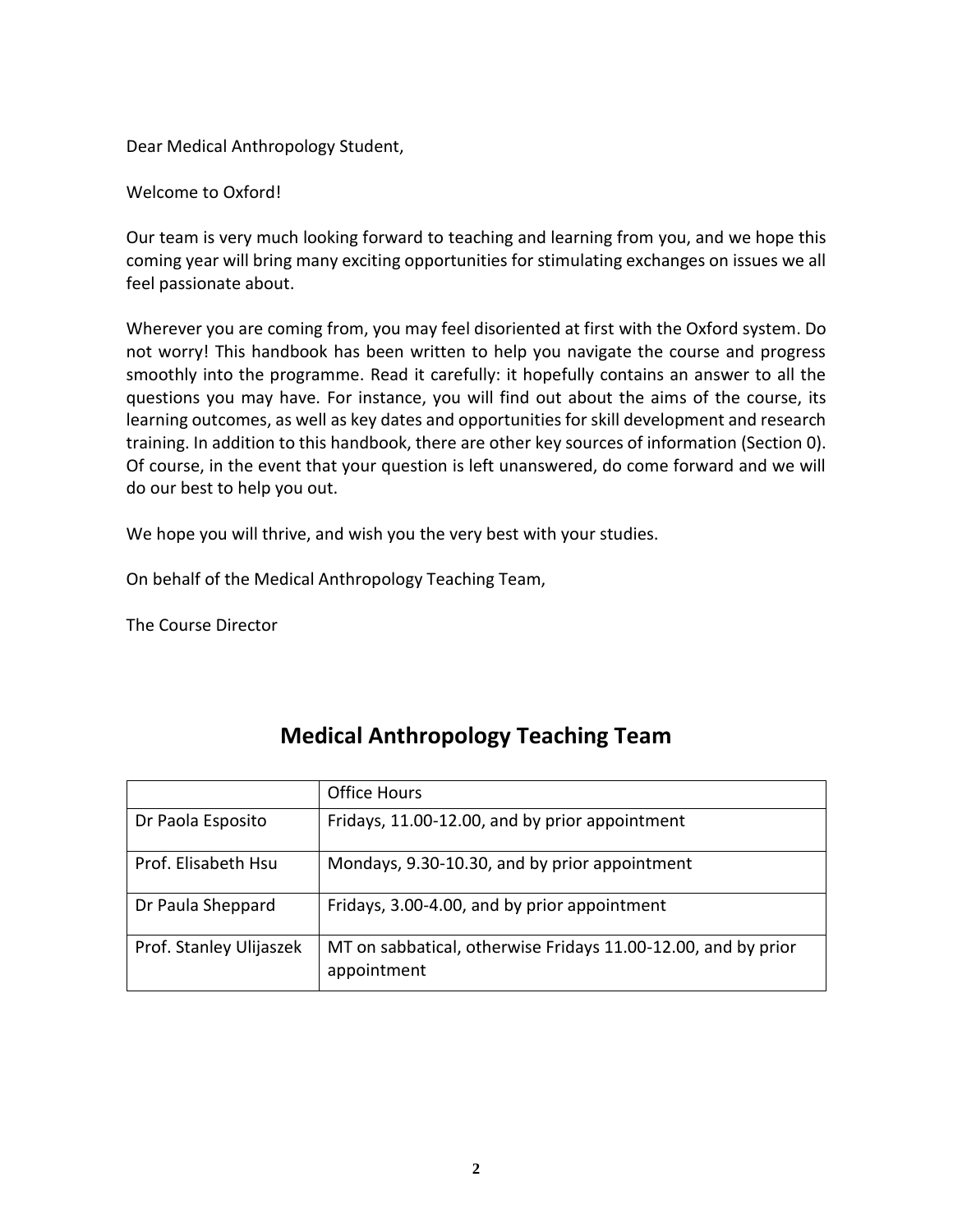# **Contents**

| 1                                                                                          |     |  |  |
|--------------------------------------------------------------------------------------------|-----|--|--|
| MSC IN MEDICAL ANTHROPOLOGY & MPHIL IN MEDICAL ANTHROPOLOGY (FIRST YEAR) 5<br>$\mathbf{2}$ |     |  |  |
|                                                                                            | 2.1 |  |  |
|                                                                                            | 2.2 |  |  |
|                                                                                            | 2.3 |  |  |
|                                                                                            | 2.4 |  |  |
| 3                                                                                          |     |  |  |
|                                                                                            | 3.1 |  |  |
|                                                                                            | 3.2 |  |  |
|                                                                                            | 3.3 |  |  |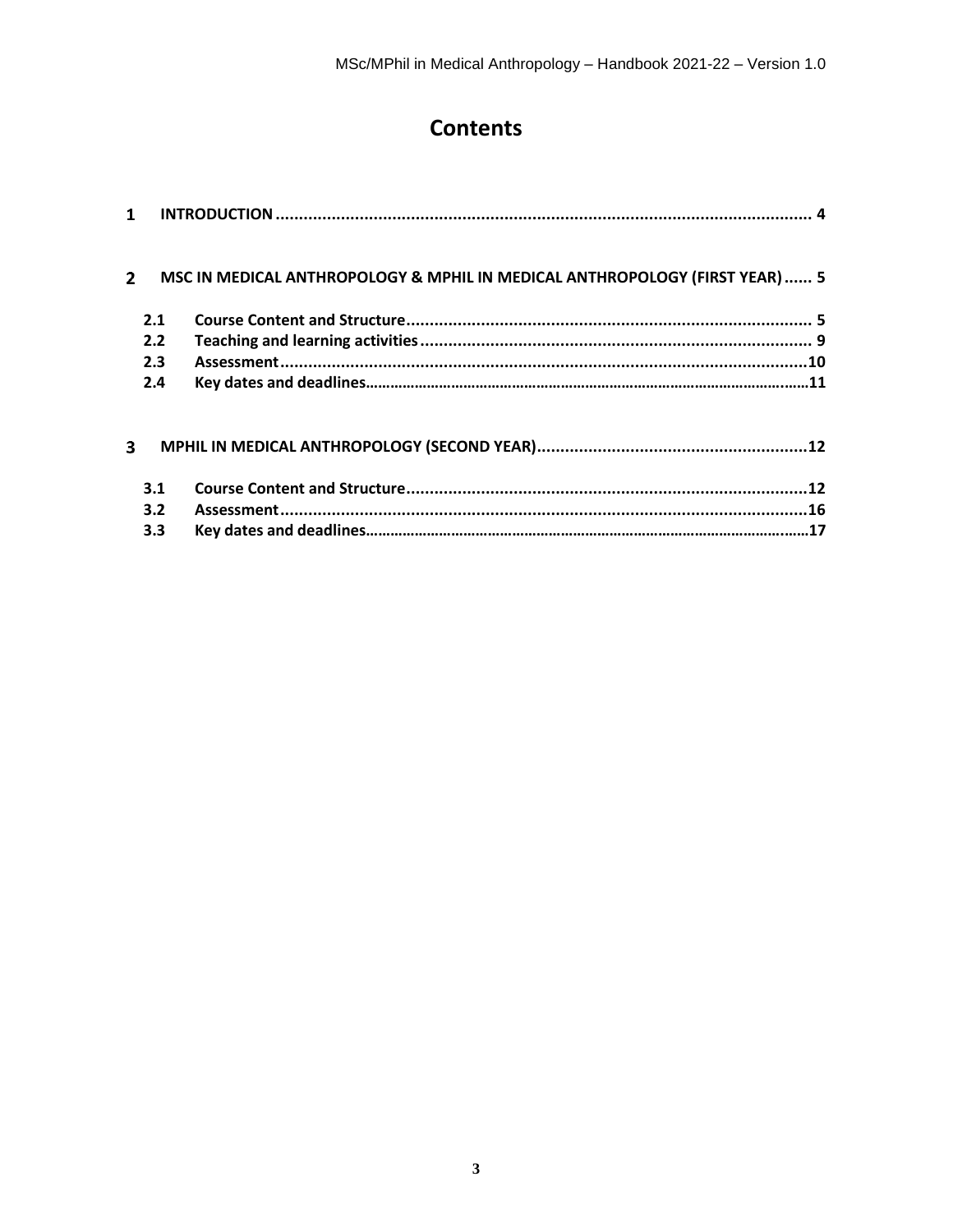# <span id="page-4-1"></span>**Introduction**

## **Overview**

The one-year MSc [in Medical Anthropology](https://www.isca.ox.ac.uk/prospective-students/degrees/medical-anthropology/msc-in-medical-anthropology/) allows students to engage in a broad range of health-related topics, from both social and biological anthropology frameworks, in transcultural perspective. Across the first two terms students enrol in two papers each term. During the third and final term they sit exams in early June, and write over the summer an original independent piece of work in a 10,000 word dissertation on a topic of their choice.

The two-year MPhil [in Medical Anthropology](https://www.isca.ox.ac.uk/prospective-students/degrees/medical-anthropology/mphil-in-medical-anthropology/) is a research-intensive masters' degree. It provides the same broad teaching as the MSc course in the first year, while the second year allows students to engage in anthropological research methods and practice (in classes on critical reading, various field methods and statistical analysis). The main emphasis in this second year is on writing an original 30,000 word dissertation, which students develop through one-on-one supervisions with their supervisor. The MPhil dissertation makes up 70% of the overall mark.

## <span id="page-4-0"></span>**Key sources of information**

[School of Anthropology & Museum Ethnography](https://www.anthro.ox.ac.uk/#/) (SAME) website [Medical Anthropology Programme](https://www.anthro.ox.ac.uk/medical-anthropology#/) [General Course Information](https://www.isca.ox.ac.uk/current-students#/) [Graduate Handbook](https://www.anthro.ox.ac.uk/graduate-handbook#/) [MSc Examination Regulations](https://examregs.admin.ox.ac.uk/Regulation?code=mosbcinmedianth&srchYear=2020&srchTerm=1&year=2019&term=1) [MPhil Examination Regulations](https://examregs.admin.ox.ac.uk/Regulation?code=mopinmedianth&srchYear=2020&srchTerm=1&year=2019&term=1) [Examination Conventions and Marking Criteria](https://www.anthro.ox.ac.uk/examination-conventions-and-marking-criteria) [Oxford Students website](https://www.ox.ac.uk/students/) [Oxford University Anthropological Society](https://www.anthro.ox.ac.uk/oxford-university-anthropological-society)

## **Useful department contacts**

**Course Director for Medical Anthropology** | Dr Paola Esposito | 51 Banbury Road | [paola.esposito@anthro.ox.ac.uk](mailto:paola.esposito@anthro.ox.ac.uk)

**Director of Graduate Studies** | Dr Ramon Sarro | 61 Banbury Road | [dgs@anthro.ox.ac.uk](mailto:dgs@anthro.ox.ac.uk)

**Graduate Courses Administrator** /**Departmental Disability Contact** | Mrs. Mel Goodchild | 51 Banbury Road | [mel.goodchild@anthro.ox.ac.uk](mailto:mel.goodchild@anthro.ox.ac.uk)

**IT services** | 51 Banbury Road | [it.support@anthro.ox.ac.uk](mailto:it.support@anthro.ox.ac.uk)

**Tylor Library** | 51 Banbury Road | Mon - Fri, 9.30 - 17.30 | Saturdays, 13.00 - 16.00, termtime only | [anthropology-enquiries@bodleian.ox.ac.uk](mailto:anthropology-enquiries@bodleian.ox.ac.uk)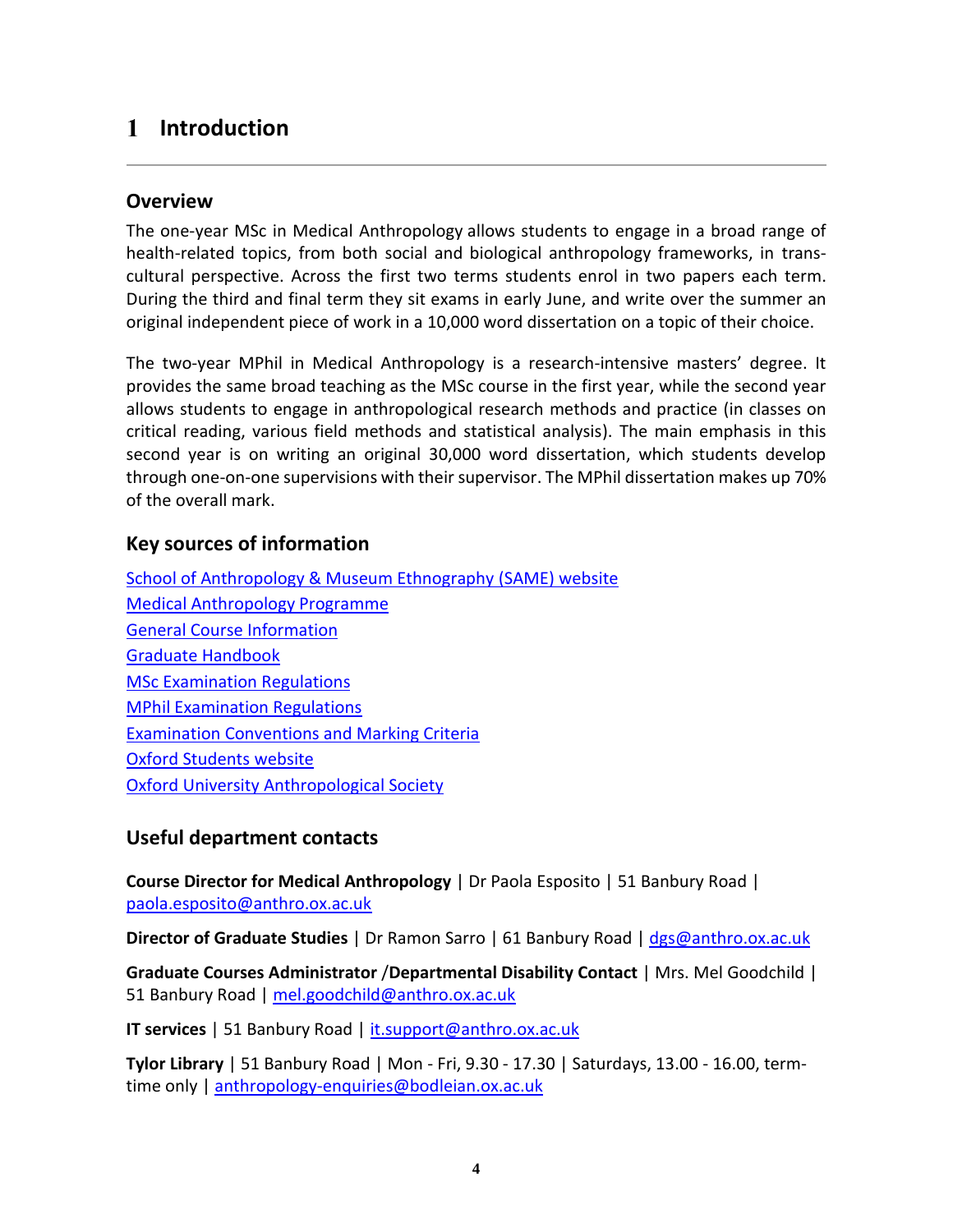# <span id="page-5-0"></span>**MSc in Medical Anthropology & MPhil in Medical Anthropology (First Year)**

## <span id="page-5-1"></span>**2.1 Course Content and Structure**

## **General Overview**

MSc and first year MPhil students in medical anthropology share taught courses. All students take three core examination papers and one option paper in the end of year examinations. MSc students also write an independent 10,000 word dissertation over the summer that reflects their engagement with the course contents, and which represents 30% of the overall mark. MPhil students go on to write their 30,000 word thesis in their second year of their course (see Section [3\)](#page-12-0).

## **General course aims and learning outcomes**

The programme in Medical Anthropology aims: (1) to provide an advanced knowledge of the theory and methodology of Medical Anthropology, and an ability to apply this knowledge to particular research objectives, (2) to prepare high quality students from the UK, EU and overseas for further research in the discipline and for employment in fields where sensitivity to and critical awareness of cross-cultural variability is required; (3) to teach all aspects of the course taking into account the recent significant advances in techniques, information and ideas in its component parts and provide students with the ability to evaluate critically a general anthropological perspective and (4) to provide research skills training that meets the British Economic and Social Research Council (ESRC)'s postgraduate training guidelines.

Students will develop a knowledge and understanding of:

- a. Skills specific to Medical Anthropology arising from the comparative study of small and large-scale societies in different regions of the world;
- b. Research methods of Medical Anthropology, including qualitative and quantitative aspects; fundamental concepts, techniques, principles and theories relevant to the student's chosen areas of specialisation;
- c. The application of different theoretical principles within the subject in order to enable the students to analyse a topic of their own choice in the form of a dissertation making use of biological and sociological/anthropological principles;
- d. The role of Medical Anthropologists in society.

## **Structure of the course**

The MSc and the first year of the MPhil programme is a taught course that consists of three core papers and one option paper. Two core papers are introductory papers, and they are taught in Michaelmas Term. One core paper is an advanced paper, and it is taught in Hilary Term. All core papers require the students to deepen their study on specific themes in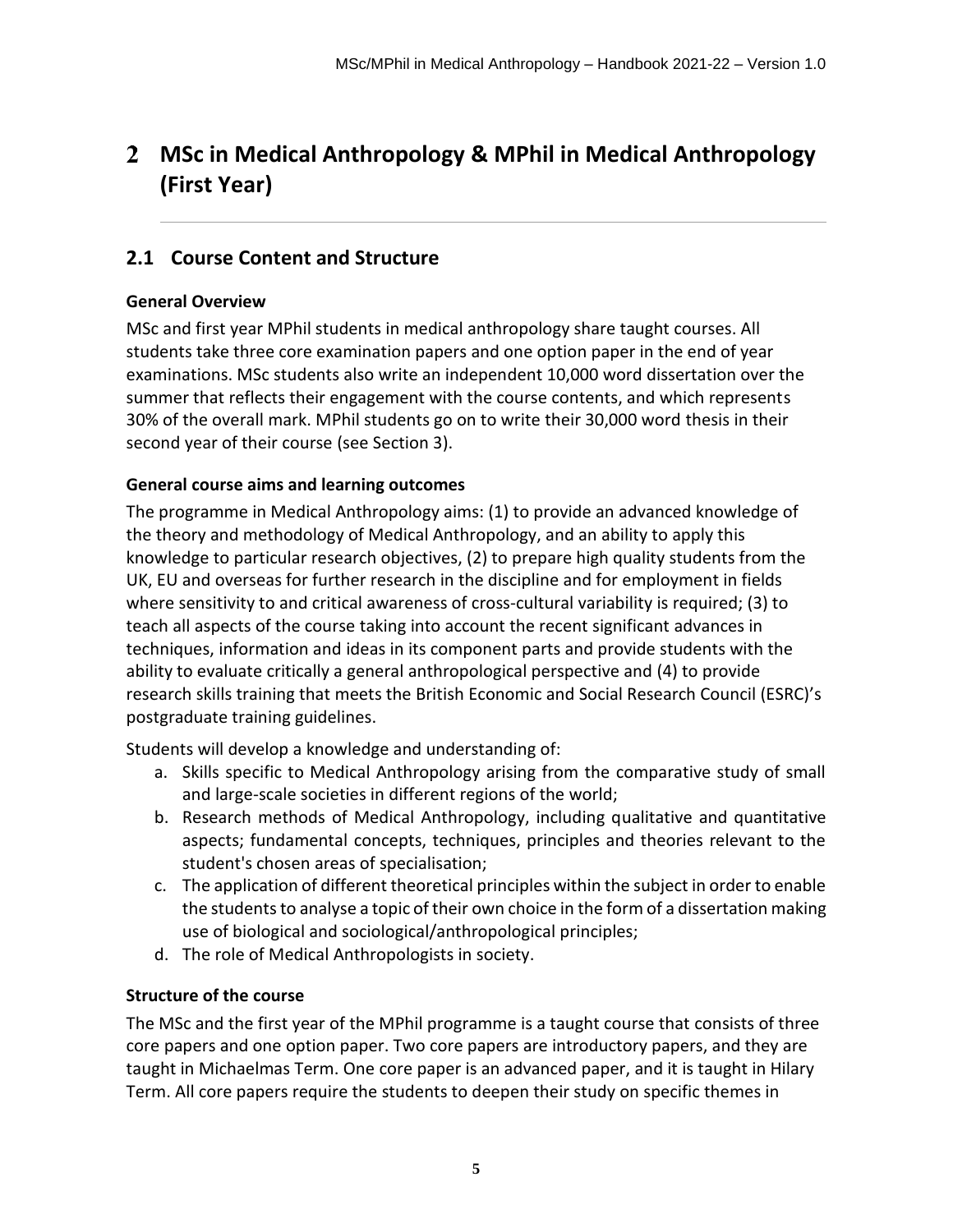supervisions, classes and debates. The Option paper is also taught in Hilary Term. The three core papers are examined by one-week timed-essay in early June and the Option paper is examined in different ways, often by means of 5000 word long essay. Students are examined on course contents. They are prepared for the examination through a series of revision classes.

## *Taught Papers*

**Core Paper 1** (Critical Medical Anthropology) provides an introduction to medical anthropology. It is taught during Michaelmas Term through 16 lectures, 3 tutorials (Weeks 2, 4 and 8) and 1 debate (Week 6). Specifically, this paper provides an overview of the major debates in medical anthropology since its beginnings (taught in the morning by Professor Elisabeth Hsu), and presents how these discussions have developed into a commentary on biotechnology, bio-citizenship and bioethics in more recent years (convened in the afternoon by Dr Paola Esposito).

The syllabus can be found here: [http://www.anthro.ox.ac.uk/medical-anthropology,](http://www.anthro.ox.ac.uk/medical-anthropology) scroll down, and click onto the blue box Paper 1.

**Core Paper 2** (Biocultural Anthropology of Disease) provides an introduction to biocultural anthropology and medical ecology. It is taught during Michaelmas Term through 16 lectures, 3 tutorials (Weeks 1, 3 and 5) and 1 debate (Week 7). Specifically, this Paper comprises 8 lectures on medical ecology (convened by Professor Stanley Ulijaszek), complemented by 8 lectures on evolutionary medicine and public health (given by Dr Paula Sheppard).

The syllabus can be found here: [http://www.anthro.ox.ac.uk/medical-anthropology,](http://www.anthro.ox.ac.uk/medical-anthropology) scroll down, and click onto the blue box Paper 2.

**Core Paper 3** (Anthropologies of the Body) builds on Papers 1 and 2, and is taught in Hilary Term. It discusses in 16 lectures, 3 tutorials and 1 debate in total, the body and bodily processes from anthropological, phenomenological and ecological perspectives.

8 lectures are on anthropological approaches to the phenomenology of the body (Paper 3.1. given by Professor Elisabeth Hsu and Dr Katherine Morris): [http://www.anthro.ox.ac.uk/medical-anthropology,](http://www.anthro.ox.ac.uk/medical-anthropology) scroll down, and click onto the blue box

Paper 3.1.

8 lectures are on nutritional anthropology (Paper 3.2. convened by Professor Stanley Ulijaszek): [http://www.anthro.ox.ac.uk/medical-anthropology,](http://www.anthro.ox.ac.uk/medical-anthropology) scroll down, and click onto the blue box Paper 3.2.

**Option papers** are taught in Hilary Term. Medical Anthropology students must choose one option paper. The list of options can be found on the SAME [website.](https://www.anthro.ox.ac.uk/options) Note that although Supervisors need not formally approve choices, students are strongly advised to consult them before making their final decisions and are expected to inform them accordingly. The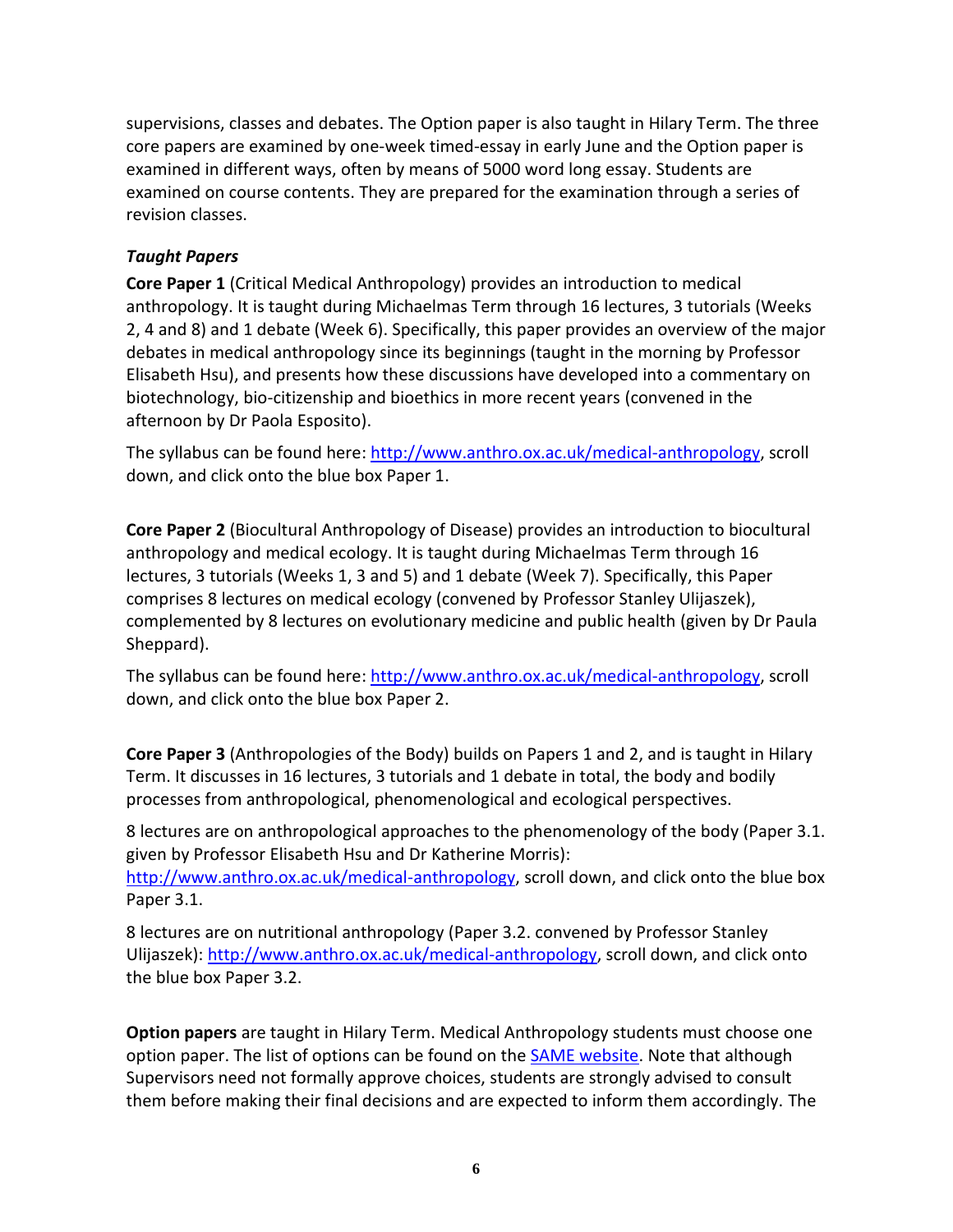option choices form will be available online (details will be circulated at the Options Fair), and must be completed by noon on Friday of 3<sup>rd</sup> Week.

## *Lectures in Social Anthropology*

In addition to the examined course work in 4 Papers, students are expected to attend 16 lectures in Social Anthropology, because these contextualise the materials taught in medical anthropology and provide the theoretical foundations for framing them (but they will not be examined on them):

'Theories and Approaches in Social Anthropology' in Michaelmas Term, weekly. 'Fieldwork Theory and Methods' in Trinity Term; tbc.

## *Medical Anthropology Seminars*

In the academic year 2021-22, there are five different medical anthropology seminar series on offer, some of which are organised through post-doctoral research activity: the Anthropology Research Group at Oxford on Eastern Medicines and Religions (ArgO-EMR), the Evolutionary Medicine and Public Health seminars (EMPH), the Fertility and Reproduction Study Group (FRSG), the Green Templeton College Medical Anthropology Film and Discussion Group, and the Unit for Biocultural Variation and Obesity (UBVO).

- [ArgO-EMR seminars](https://anthro.web.ox.ac.uk/argo-emr) (fortnightly, in MT, HT and TT, in weeks 1,3,5,7), generally on Wednesdays 5-6:30 pm, Pauling Centre and on Teams.
- [EMPH seminars](https://anthro.web.ox.ac.uk/evolutionary-medicine-and-public-health-seminars#/) (in MT and HT), generally weekly on Fridays 2pm, Pauling Centre.
- [FRSG seminars](https://anthro.web.ox.ac.uk/fertility-reproduction) (weekly in HT), generally on Mondays, 11 am 12.30 pm.
- [GTC Medical Anthropology Film seminars](https://anthro.web.ox.ac.uk/gtc-medical-anthropology-film-and-discussion-group#/tab-275191) (fortnightly, in MT, HT and TT, in weeks 2, 4, 6, 8), generally on Tuesdays 3.30-5pm, at Green Templeton College and on Teams.
- [UBVO seminars](https://www.oxfordobesity.org/seminars-and-events) (weekly in MT, HT and TT), generally on Thursdays 1-2 pm (4-5pm in MT 2021).

## *Other Seminars*

The **SAME [Departmental Seminars](https://www.anthro.ox.ac.uk/seminars-lectures-and-events#/)** are on Fridays at 3:30-5 pm; these are intended to bring all members of SAME together for both the seminar and following discussions and drinks at a local pub or venue.

A range of undergraduate and postgraduate lectures and specialist seminars is offered both in the School of Anthropology and elsewhere in the University. Students are advised to consult their supervisor as to which seminars and lectures are best geared toward their research interests before deciding which to attend regularly.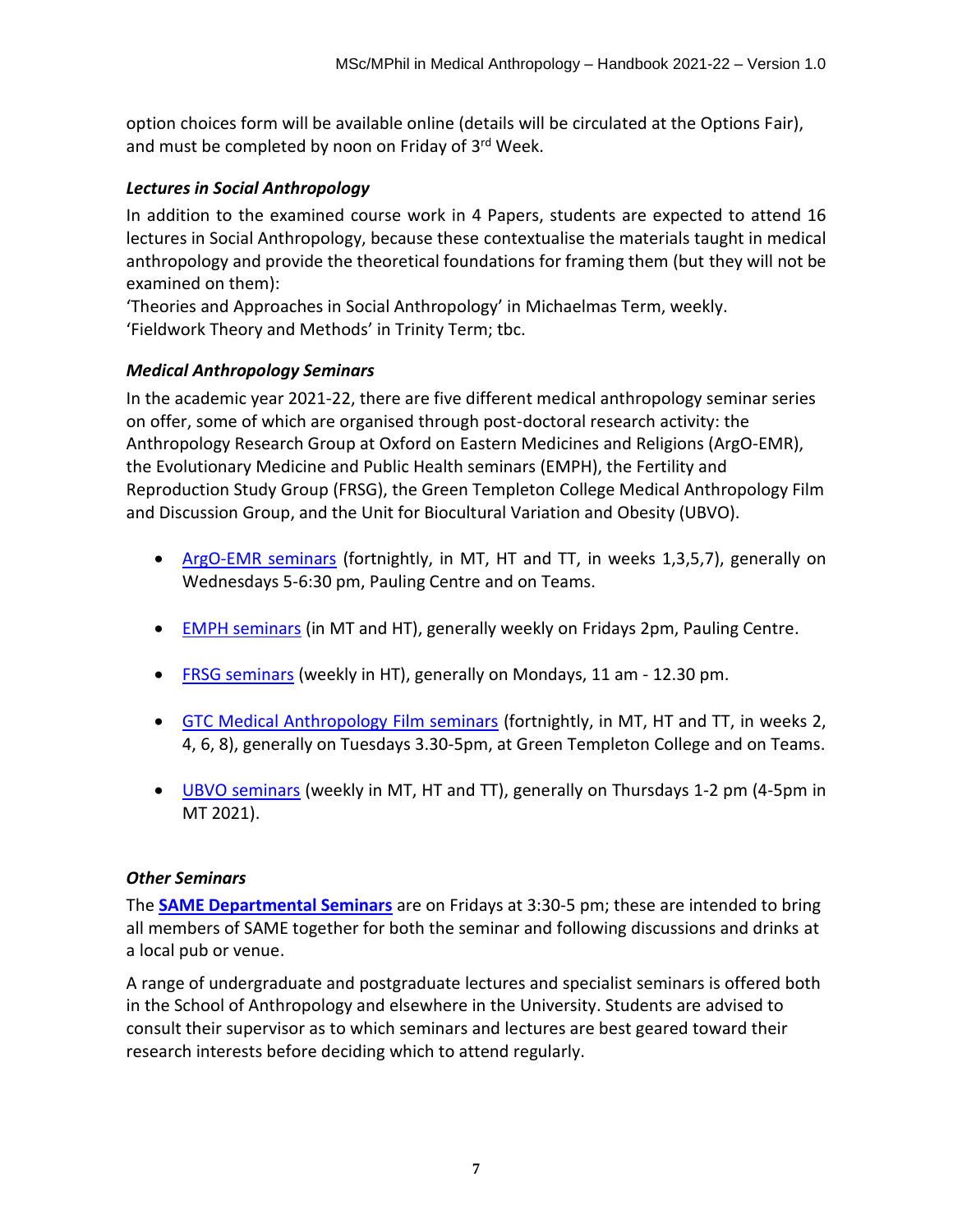#### *Dissertation*

MSc students write a 10,000 word dissertation. This is an independent piece of research, generally written after the June exams during the long vacation and to be submitted on the last Wednesday of August. Students are assisted with the design of it through four dissertation classes, which are held during Trinity Term, weeks 1-4, generally on Tuesdays 10am – 12 pm. Furthermore, they are granted two supervisions during full term with a member of the medical anthropology teaching team (this person becomes their dissertation supervisor for no more than two hours in total).

**Dissertation classes** in preparation for the MSc dissertation or MPhil thesis are held in weeks 1-4 of Trinity Term. For the first class (in Week 1 of Trinity Term), each student is expected to present a dissertation title. By Thursday of the second week of Trinity Term, the student should complete a form with the proposed title for approval by the Chairman of Examiners. This form should be signed by the Supervisor and the Dissertation Supervisor (sometimes the same person), and should be handed to the Course Director, Dr Paola Esposito, who will collate the dissertation themes before submitting them altogether to the Chairman of Examiners.

**Dissertation Supervision:** Students consult with their Supervisor before the end of Hilary Term about who would be most suited as Dissertation Supervisor for their topic of research, and then approach this person. Dissertation Supervisors give no more than two supervisions on the dissertation. They are ideally lecturers involved with the teaching of the medical anthropology master's courses: Professor E. Hsu, Dr P. Esposito, Dr P. Sheppard and Professor S. Ulijaszek; and in addition, Dr T. Cousins, Dr M. Clarke, Professor D. Gellner and Dr J. Lezaun. Supervision for dissertations will not be available over the summer months, so students should ensure that they have taken all the advice needed from their dissertation supervisor before week 8 in Trinity Term. Over the summer months, during which the Balfour and Tylor Libraries will be open at specified times, advice on purely technical matters may be sought from any available member of staff, as appropriate.

**Writing up the MSc dissertation:** The maximum length of an MSc dissertation is 10,000 words, footnotes included, but bibliography, abstract and appendices excluded (see [Graduate Handbook, Appendix 3](https://www.anthro.ox.ac.uk/appendix-3-writing-guidelines) for writing guidelines, and the [Examination Conventions\)](https://www.anthro.ox.ac.uk/examination-conventions-and-marking-criteria). Submission date is on the last Wednesday of August and dissertations are submitted electronically via *Inspera*. The word count should be stated on the front of the dissertation, which should also give the candidate number and college (not the candidate's name). The dissertation shall be provided with an abstract of up to 250 words, to be placed immediately after the title page. Candidates are required to tick a box confirming that the dissertation is their own work. All submissions are checked against [plagiarism](https://www.ox.ac.uk/students/academic/guidance/skills/plagiarism) via Turnitin.

**Bibliography:** All works cited in the text must be included in the bibliography. No works should appear in the bibliography if they are not cited in the text. Adopt a standard style for bibliographical entries and use it consistently, for instance, the style in *The Journal of the Royal Anthropological Institute.* The bibliography should be in alphabetical order by the author's last name. A good guide to the preparation of dissertations should be consulted, for example, Kate L. Turabian, *A manual for writers of term papers, theses, and*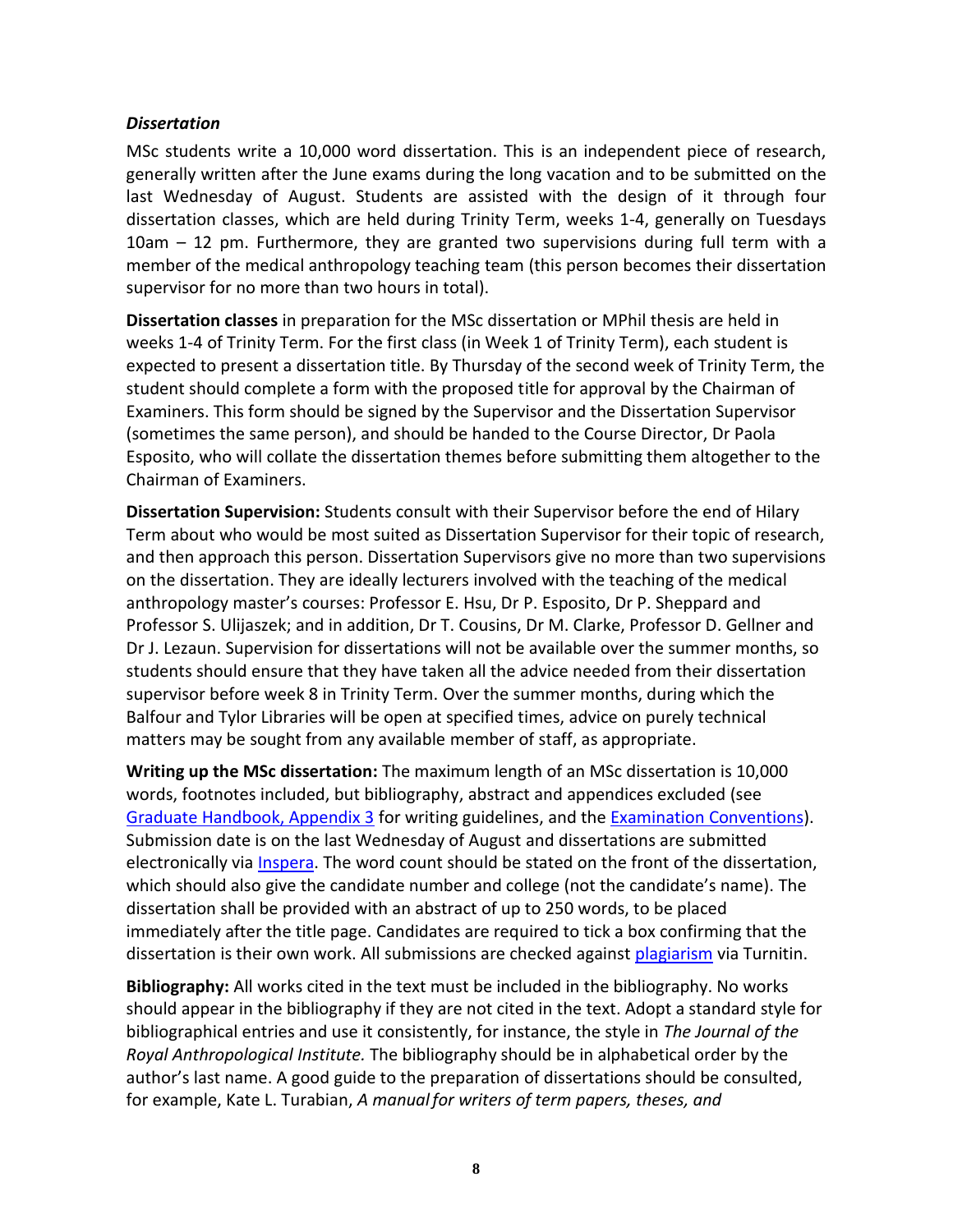*dissertations.* Be aware that referencing software can introduce mistakes; results must be carefully checked.

**The word count** should be stated on the first page of the dissertation. The dissertation shall be provided with an abstract of up to 250 words, to be placed immediately after the title page.

**Fieldwork Methods Clinic for first year MPhil students.** In Trinity Term, week 8, Wednesday-Friday, first year MPhil students who plan to do fieldwork over the summer are encouraged to attend a three-day fieldwork methods clinic. This is to gain hands-on practice of ethnographic skills, such as interviewing, participant observation and note-taking, in a local setting and on a small scale. It also includes discussion of the specific ethical and logistical challenges. It follows on from the Fieldwork Theory and Methods lectures in HT, reprising some of the themes raised in it and giving the students a chance to discuss some of the recommended readings (especially in the introductory plenary session and the smallgroup work). Students will be expected to complete some of this reading before the Clinic.

## <span id="page-9-0"></span>**2.2 Teaching and learning activities**

## **Supervisions and tutorials**

In a supervision or tutorial a student gets individual attention from their teacher and peers. For first year MSc and MPhil students a supervision usually comprises three students and the supervisor (most often a lecturer), and usually takes place in the supervisor's office for one hour. For each supervision, the supervisor will assign several essay questions or prompts, one week in advance of the submission deadline (on Tuesdays before 3.30 pm), and the student will write an essay or other piece of work of approximately 2,500 words in length, unless otherwise stated, to cover the assignment. These essays form the basis for the discussions during the supervision. These essays are not normally graded, and should invite the student to be inventive and bounce off ideas: supervisors will provide written feedback (usually on a printout of the essay) and/or verbal feedback. The contents and standard of the essay will normally enter into the group discussion at some point. Students are not expected to read all the readings on the reading lists, but rather to choose 5 to 10 for each tutorial. They are invited to refer to works that are not on the reading list and to interweave them with the recommended readings. Supervisions are grounded in a commitment to long term personalized learning, and they are tailored to the student's intellectual interests and capacities. Historically, they were the principal means of knowledge transmission at this University.

## **Lectures**

At the core of all taught master's courses are the lectures. In Medical Anthropology each of the three core papers comprises 16 lectures. While lectures are not formally compulsory, their attendance provides the framework for the proper study of the degree. Many lectures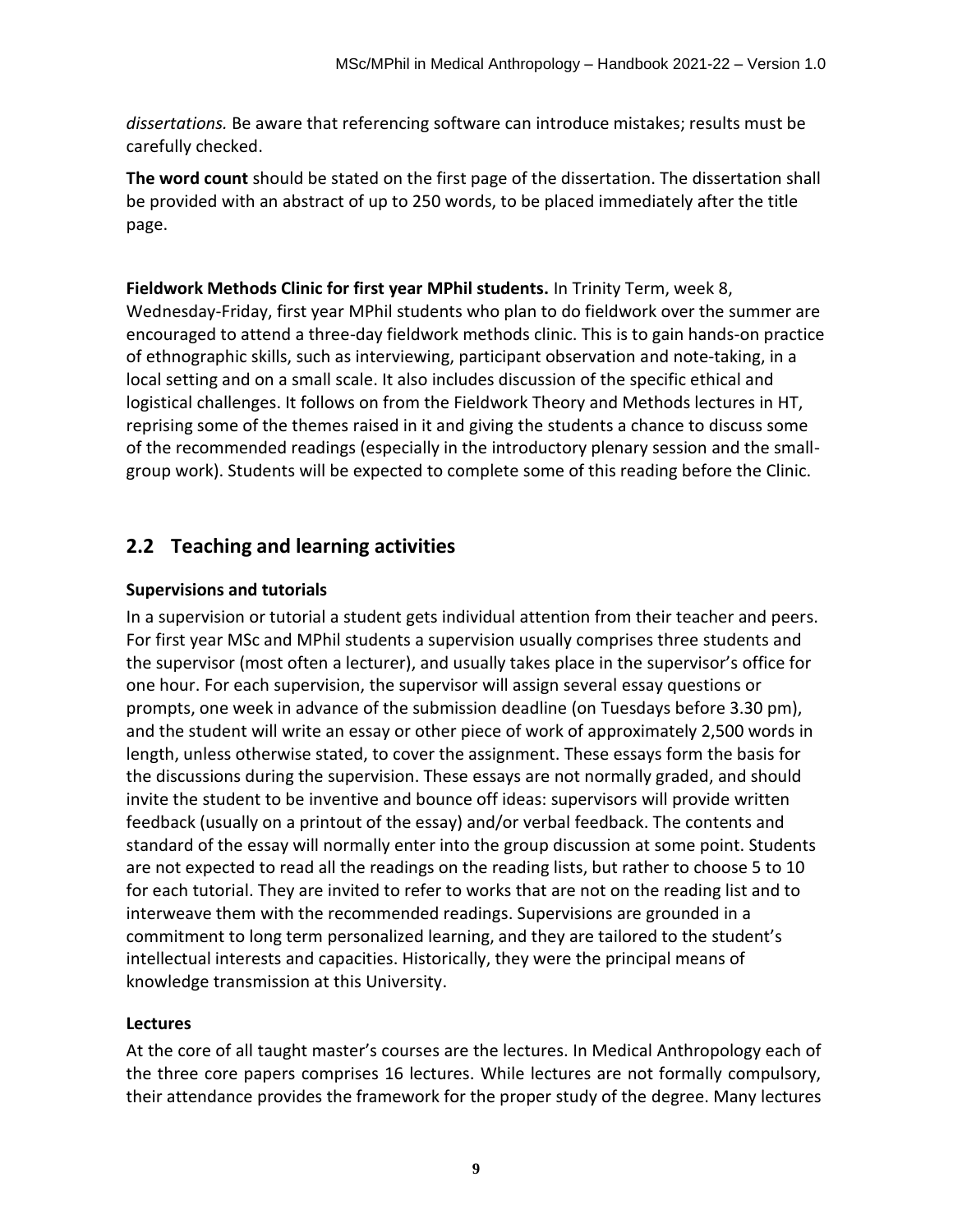are now being recorded for podcasts available through Canvas and students are not permitted to record any lecture without the express permission from the lecturer, which they have to seek before each and every lecture (see [policy for recording lectures\)](https://www.anthro.ox.ac.uk/appendix-6-school-anthropology-and-museum-ethnography-policy-audio-recording-lectures). Main venues for lectures are the lecture rooms in 61 Banbury Road and 64 Banbury Road), the Pitt Rivers Museum Research Centre, and the Institute for Human Sciences (behind the main COMPAS building in 58 Banbury Road). In general lectures are open to all students.

## **Classes**

Classes are designed to facilitate group discussions, and can take varied formats. Students may be asked to give a short presentation on readings assigned previously, followed by a class discussion, guided by the lecturers organizing the class. All the students attending the class are expected to have done assigned readings so that they can contribute to the discussion.

## **Seminars**

School seminars are events led by a speaker (ca. 50-60 minutes) followed by a discussion of the research presented (ca. 30 minutes). Seminars are generally convened by a chair, who makes sure the speaker is comfortable and speaks within the allocated time, has the necessary equipment to make their presentation and can be heard without difficulty by the audience. The chair sometimes invites a discussant to comment on topical issues in the paper (often a specialist on the theme) and moderates the discussion. There are many different seminars that speak to the interests of medical anthropology students (see links at the right of [https://www.anthro.ox.ac.uk/medical-anthropology-0\)](https://www.anthro.ox.ac.uk/medical-anthropology-0).

## **Expectation of study**

**Students are responsible for their own academic progress**. During term time, the program requires a substantial amount of reading and writing, which may sometimes be difficult to combine with other activities or duties. Do talk to your supervisor if you meet difficulties.

The School, like the University as a whole, considers full-time courses to require full-time study. Accordingly, studying at Oxford does not allow sufficient time to earn one's living from paid employment simultaneously. Guidelines of the School for students wishing to take paid employment during term time are in the [Graduate Handbook.](https://www.anthro.ox.ac.uk/student-life-and-support-information#/) Note that it is not possible to study for any taught master's degree within the School on a part-time basis.

## <span id="page-10-0"></span>**2.3 Assessment**

## **Assessment structure**

General information on assessment and examination processes can be found [here.](https://www.ox.ac.uk/students/academic/exams) Formal assessment takes the form of one-week timed-essays examinations in the three Medical Anthropology Papers. Formal assessment of the option paper will be according to the option chosen. For the MSc degree, formal assessment also involves the submission of a dissertation at the end of August. For the MSc degree**,** each of the four papers has equal weight but the dissertation is doubly weighted. For the MPhil degree, the four first year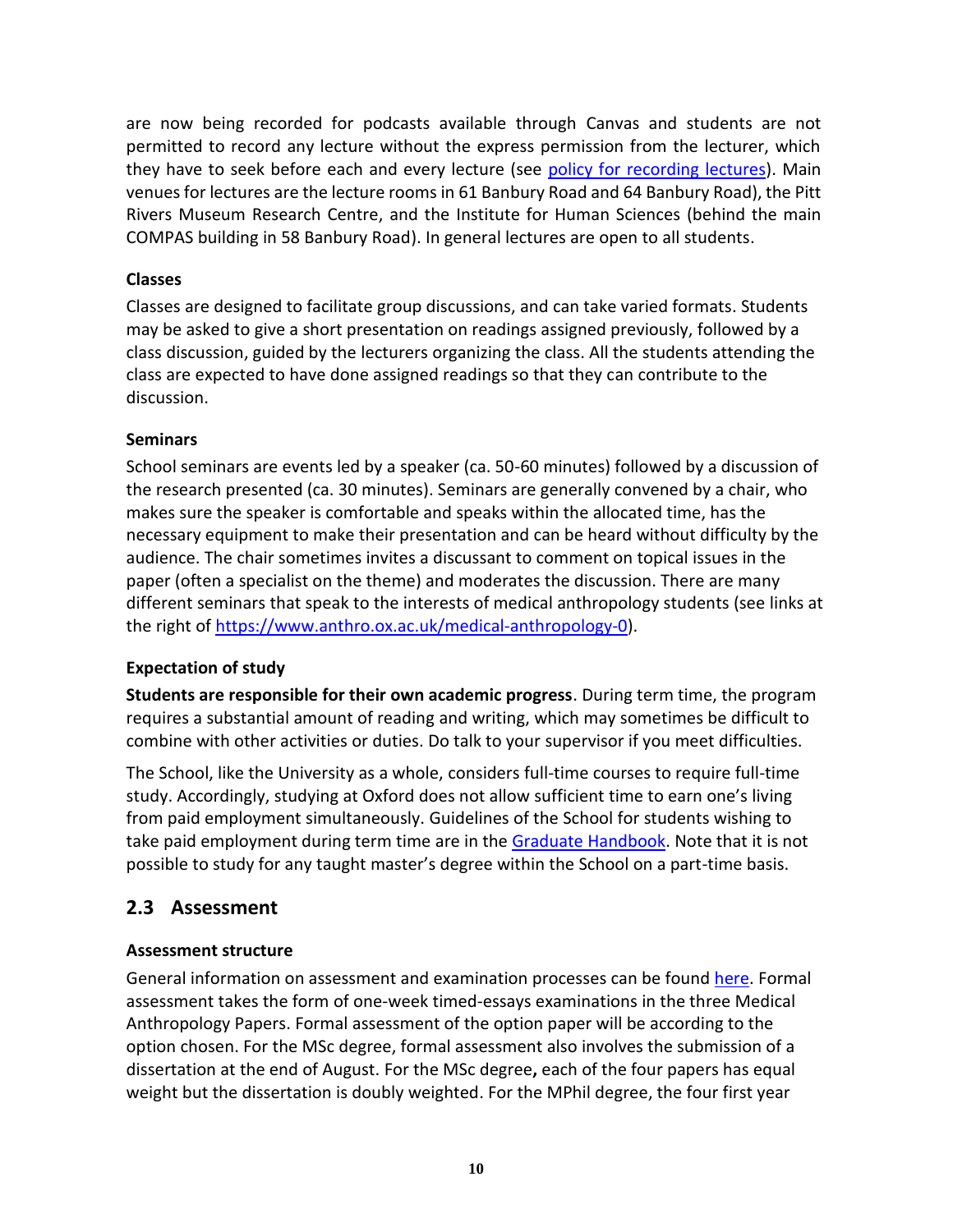papers constitute a qualifying exam for the second year. Full details of all aspects of the examination process for the MSc and MPhil degrees are found in the Examination Conventions for the degrees (see below). Information on past examination papers can be found on [Oxam.](http://oxam.ox.ac.uk/)

#### **Examination Conventions**

The [Examination Conventions](https://www.anthro.ox.ac.uk/examination-conventions-and-marking-criteria) are the formal record of the specific assessment standards for the course or courses to which they apply. They set out how your examined work will be marked and how the resulting marks will be used to arrive at a final result and classification of your award. They include information on: marking scales, marking and classification criteria, scaling of marks, progression, resits, use of viva voce examinations, penalties for late submission, and penalties for over-length work.

**Marking guidelines**: Details of the marking guidelines used by examiners in assessing coursework and examinations can be found in the appendices of the [Examination](https://www.anthro.ox.ac.uk/examination-conventions-and-marking-criteria)  [Conventions.](https://www.anthro.ox.ac.uk/examination-conventions-and-marking-criteria)

## **Examination regulations**

The Examination Regulations are the University's formal description of the course, how it is constituted and assessed. The course Handbook and course Examination Regulations elaborate upon these. In the case of any ambiguity in information provided, the Examination Regulations are treated as the definitive source.

**MSc:** Examination regulations can be found in full [here](https://examregs.admin.ox.ac.uk/Regulation?code=mosbcinmedianth&srchYear=2019&Term=1)

**MPhil first year:** Examination regulations can be found in full [here](https://examregs.admin.ox.ac.uk/Regulation?code=mopinmedianth&srchYear=2019&Term=1)

## **2.4 Key dates and deadlines**

**Options Fair**: Friday of Week 2 of Michaelmas Term.

**Choice of an option paper and submission of the relevant form:** Friday of Week 4 of Michaelmas Term.

**Presentation of Dissertation title to class:** Week 1 of Trinity Term.

**Submission of Dissertation title:** MSc students have to declare the title of their dissertation (with a supporting description) on the Thursday of the fifth week of Trinity Term for approval by the Chairman of the Examiners. First year MPhil students must declare the *provisional* title of their dissertation (with a supporting description) on the Thursday of the fifth week of Trinity Term. In each case forms should be returned in hard copy to the course director before this date.

**Taught papers examinations:** Provisionally around Week 6 of Trinity Term. The definitive dates will be circulated by email at the end of Hilary Term.

**Submission of MSc dissertation:** last Wednesday of August.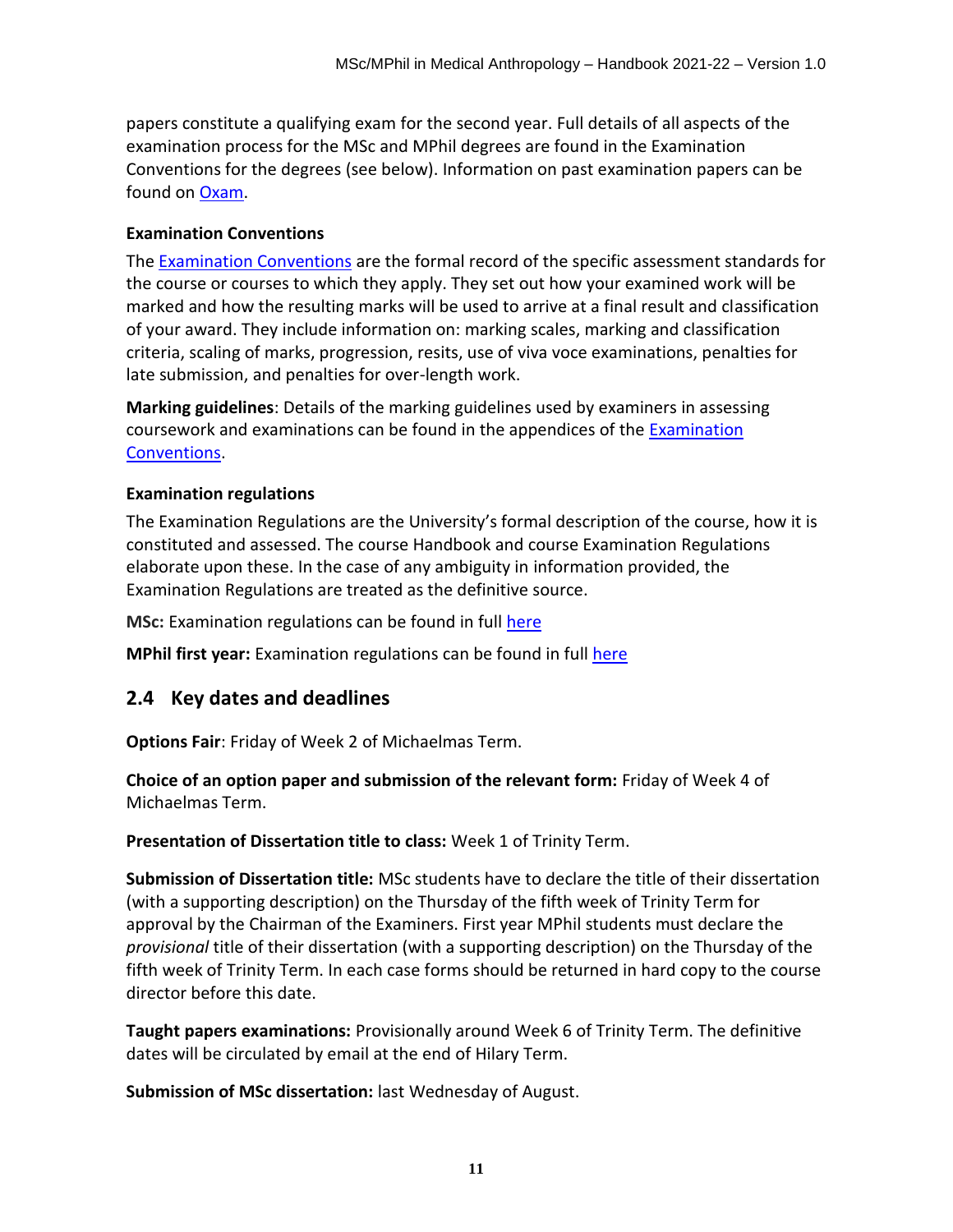## <span id="page-12-1"></span><span id="page-12-0"></span>**3.1 Course Content and Structure**

## **General overview**

The second year of the MPhil degree culminates in the submission of a 30,000 word MPhil dissertation and a dossier of written coursework. The MPhil dissertation makes up 70% of the final mark, and the graded coursework 30%. Students do not sit a final examination.

The coursework includes the attendance of three classes: (a) two classes on methods modules in Michaelmas, Hilary and (exceptionally) Trinity Terms and (b) one critical-reading class in Michaelmas Term. Attendance of these three classes results in written coursework that is graded at the end of the year. In addition, students are *requested to regularly attend* the (c) Medical Anthropology Research Seminars in Michaelmas Term, or, in 2021-22, one of the above five seminar series.

Students work on the MPhil dissertation throughout the second year of the MPhil course, with assistance from their Supervisor during regular supervisions throughout the year. In addition to supervisions in connection with the dissertation, students will attend the MPhil writing-up class that is held throughout Hilary Term. In the MPhil writing-up class, each week, one student will present an outline of her or his dissertation project to the other MPhil students and selected members of staff for discussion and feedback. Regardless of the prolonged assistance from supervisors, tutors and peer, the 30,000-word MPhil dissertation remains a piece of independent research.

## **General aims and learning outcomes**

The programme in Medical Anthropology aims: (1) to provide an advanced knowledge of the theory and methodology of Medical Anthropology, and an ability to apply this knowledge to particular research objectives, (2) to prepare high quality students from the UK, EU and overseas for further research in the discipline and for employment in fields where sensitivity to and critical awareness of cross-cultural variability is required; (3) to teach all aspects of the course taking into account the recent significant advances in techniques, information and ideas in its component parts and provide students with the ability to evaluate critically a general anthropological perspective and (4) to provide research skills training that meet ESRC's postgraduate training guidelines.

Students will develop a knowledge and understanding of: (a) Skills specific to Medical Anthropology arising from the comparative study of small and large-scale societies in different regions of the world; (b) Research methods of Medical Anthropology, including qualitative and quantitative aspects; fundamental concepts, techniques, principles and theories relevant to the student's chosen areas of specialisation; (c) The application of different theoretical principles within the subject in order to enable the students to analyse a topic of their own choice in the form of a dissertation making use of biological and sociological/anthropological principles; (d)The role of Medical Anthropologists in society.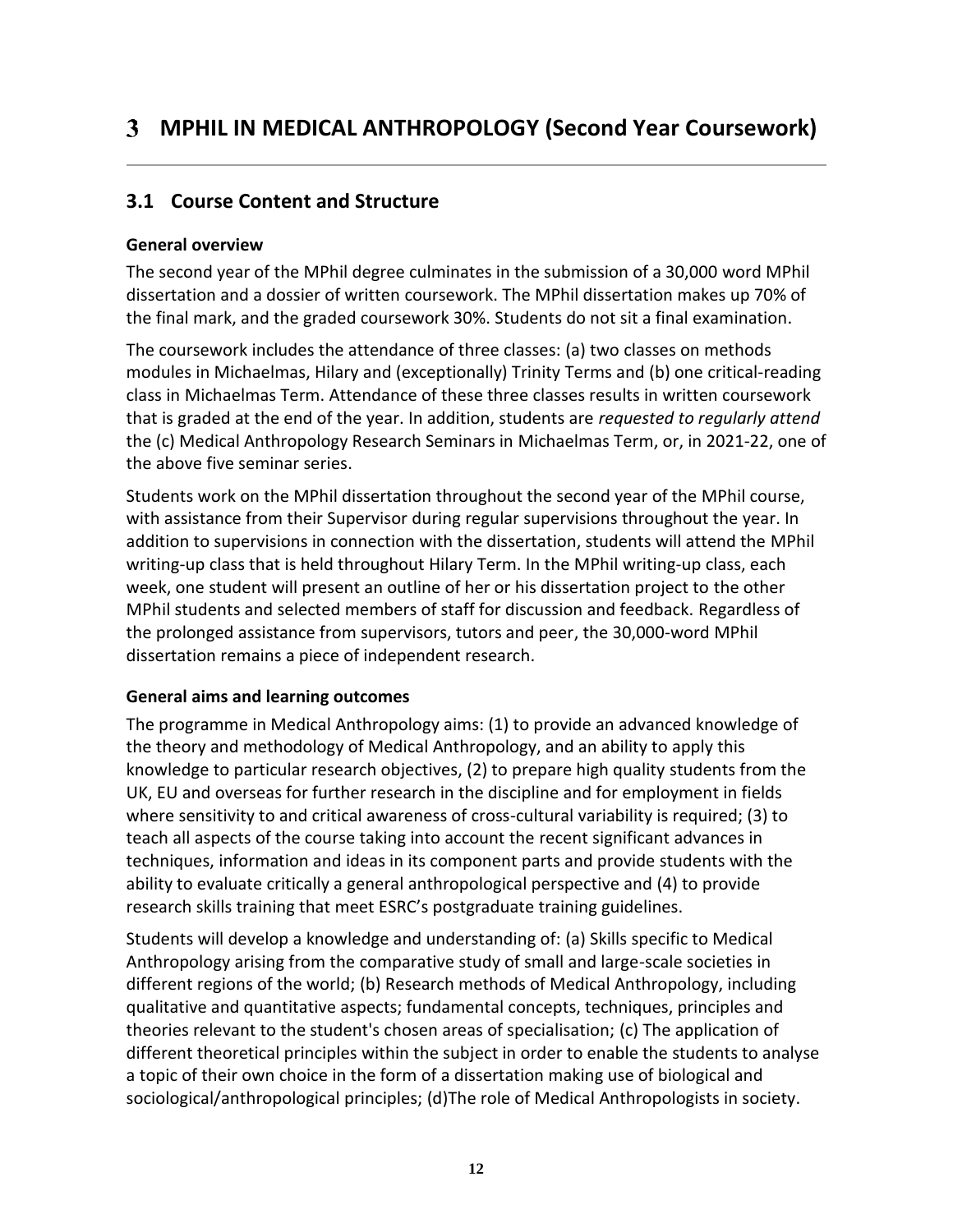#### **Coursework**

In the second year of the MPhil programme, coursework is kept at a minimum in order to give the students time to work on their dissertation. Coursework centres on (a) the acquisition of practical skills in anthropological field methods and statistical methods and/or other methods of numerical assessment. Students sign up for at least two methods modules. The assigned work students completed during the two methods modules are graded (the mark for each methods module is weighted at 10%). They are to be submitted via Inspera on Thursday of the fifth week of Trinity Term).

#### *Methods modules on offer in the academic year 2021-22*

2<sup>nd</sup> year MPhil students are required to attend the introductory PRS (Probationer Research Student – first year DPhil) dissertation classes in Michaelmas Term, in weeks 1-4. These will be given by Prof Ramon Sarro and Prof David Zeitlyn.

2<sup>nd</sup> year MPhil students only attend the first four PRS classes on Mondays 11 am -1 pm. These feature a range of procedural and skill acquisition matters that will form a foundation for fieldwork and/or other forms of data collection. Topics include: doctoral training approaches and resources; fieldwork and data collection; library and research resources; ethical research practice in the field; and fieldwork health and safety.

In addition, each student is required to attend a minimum of two methods modules, totalling no less than 12 classes. The information about the modules offered in this academic year will be circulated in MT week 1, and students are expected to sign up for them no later than by Wednesday noon in MT week 2. They are held in MT and HT (except for ethnobiology held in TT). Most methods modules classes are 90 mins long and held throughout six weeks. Please discuss your Methods Module choices with your supervisor, who will be happy to advise.

All methods modules will be presented in the dissertation class in Michaelmas Term, Week 1, by Dr Zuzanna Olszewska [\(zuzanna.olszewska@anthro.ox.ac.uk\)](mailto:zuzanna.olszewska@anthro.ox.ac.uk), the School's Research Methods Training Convenor. Some methods modules convenors may have to cap the numbers of the participants they can accept, hence students are requested to sign up for and rank three modules in the order of their preference. 2nd year MPhil students choose two of the methods modules on offer in the School this year. Those who wish to take, as one of their two methods modules, another course from within the university that is appropriate to their needs in place of one of the modules offered in SAME, should first seek endorsement from their supervisor and then approach Dr Zuzanna Olszewska for approval.

Assessment: at the end of each module, each participant is asked to write up a practical task (minimum length: one A4 page) and/or submit a 2,500 word essay, following the instructions of the module convenor. Those taking Practical Quantitative Methods will have a take-home assignment with exam-style questions and practical tasks. For Medical Anthropology 2nd year MPhil students each of these writings will be assessed (they make up 2 x 10% of the overall mark).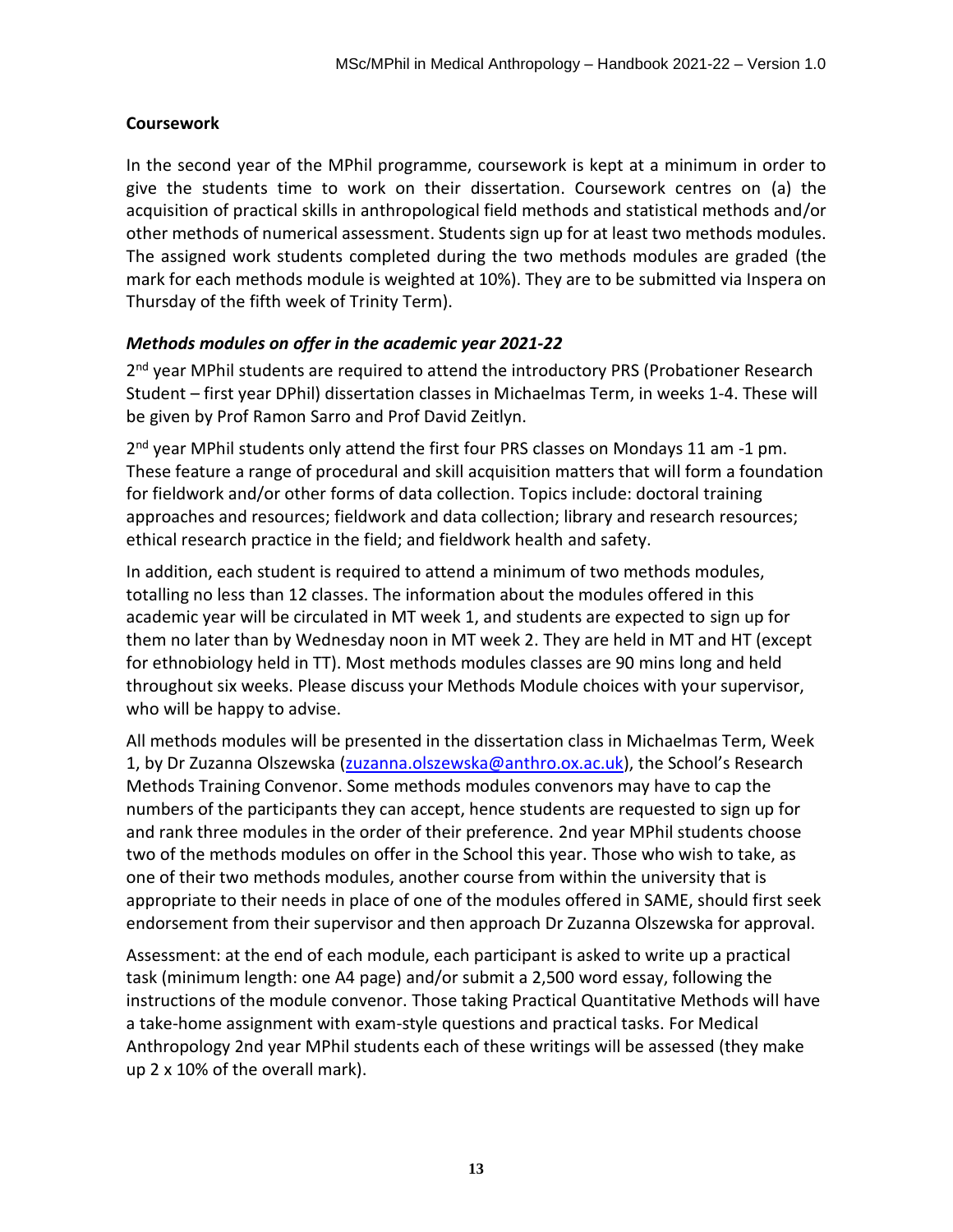[Ethics and CUREC:](https://www.anthro.ox.ac.uk/safety-fieldwork-and-ethics) any practical work with people outside the Department requires the methods module convenor to list the project and name the participant conducting this practical work. This list must be sent to Kate Atherton (kate.atherton@anthro.ox.ac.uk) for approval by the CUREC team *before* any fieldwork for the respective methods module is carried out.

## *Critical-Reading Classes in Medical Anthropology*

The critical-reading classes are held weekly in Michaelmas Term, on Tuesdays from 11-12 pm. In these classes publications in medical anthropology, or otherwise relevant to the degree, are discussed with a view to how the argument is constructed, the evidence provided and the methods used to generate this evidence. The readings are circulated one week in advance and the discussions in these seminars prepare students for understanding what makes a good research project. The skills acquired in these classes are assessed through a research proposal, of no longer the 2500 words length, written by the MPhil candidates themselves, on a research project of their choice (to be submitted on Inspera on Thursday of the fifth week of Trinity Term).

## *The Medical Anthropology Research Seminars*

The Medical Anthropology Research Seminars constitute an integral part of the MSc and MPhil course. First and second year MPhil students in Medical Anthropology are expected to attend them regularly.

This academic year, there are instead five different medical anthropology seminar series on offer, some of which are organised through post-doctoral research activity:

- [ArgO-EMR seminars](https://anthro.web.ox.ac.uk/argo-emr) (fortnightly, in MT, HT and TT, in weeks 1,3,5,7), generally on Wednesdays 5-6:30 pm, Pauling Centre and on Teams.
- [EMPH seminars](https://anthro.web.ox.ac.uk/evolutionary-medicine-and-public-health-seminars#/) (in MT and HT), generally weekly on Fridays at 2pm, Pauling centre.
- [FRSG seminars](https://anthro.web.ox.ac.uk/fertility-reproduction) (weekly in HT), generally on Mondays, 11 am 12.30 pm.
- [GTC Medical Anthropology Film seminars](https://anthro.web.ox.ac.uk/gtc-medical-anthropology-film-and-discussion-group#/tab-275191) (fortnightly, in MT, HT and TT, in weeks 2, 4, 6, 8), generally on Tuesdays 3.30-5pm, at Green Templeton College and on Teams.
- [UBVO seminars](https://www.oxfordobesity.org/seminars-and-events) (weekly in MT, HT and TT), generally on Thursdays 1-2 pm(4-5pm in MT 2021).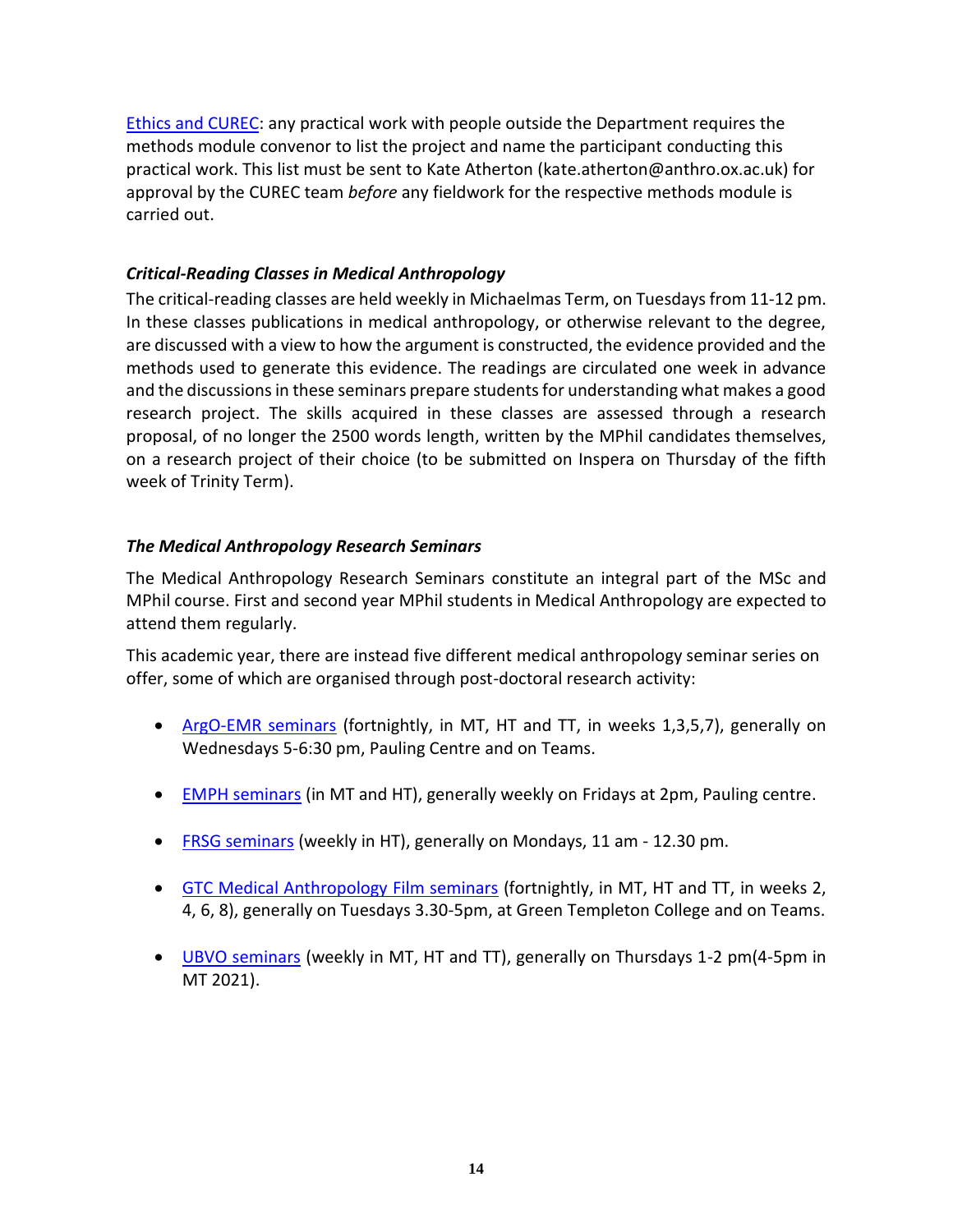#### *Other Seminars*

The **SAME [Departmental Seminars](https://www.anthro.ox.ac.uk/seminars-lectures-and-events#/)** are on Fridays at 3-5 pm; these are intended to bring all members of SAME together for both the seminar and following discussions and drinks at a local pub.

A range of undergraduate and postgraduate lectures and specialist seminars is offered throughout in the University. Students are advised to consult their supervisor as to which are best geared toward their research interests before deciding which to attend regularly.

#### *Language training*

Students aiming to continue their studies in the doctoral programme at ISCA after receiving their MPhil degree are encouraged to engage in language learning during their second year of their master's studies, in the language they need for conducting their doctoral fieldwork. The University's Language Centre on Woodstock Road (ten minutes' walk from ISCA) offers language training in a number of languages. If a language course in another Department or University is on offer, and a student plans to regularly attend that language course, ISCA has limited discretionary funds available for this purpose (these are awarded on a first-come, first-served basis, subject to the application of certain checks). Students are expected to discuss any language training needs they may have with their Supervisor.

#### **Thesis**

**Supervision.** MPhil students should begin planning this during their first year of studies. They are expected to attend the four dissertation classes held during their first year in Trinity Term (weeks 1-4). They may also have two supervisions with their Dissertation Supervisor during full term of Trinity Term and begin to work towards the dissertation after the June qualifying examination in the first year. Supervision for dissertations will not be available over the summer months, so students should ensure that they have taken all the advice they need from their Supervisor before the end of Trinity Term. In the first week of Michaelmas Term of the second year, MPhil students are expected to contact their Supervisor, and discuss the final title of their dissertation with them, before submitting it for approval to the Chairman of Examiners on Monday of the second week of Michaelmas Term of the second year.

**Fieldwork is not a requirement for the MPhil**. The summer of the first year of the MPhil course is ideally spent by reading widely and deeply in order for the student to gain a good foundation in the field of medical anthropology and beyond. Students should take into account that fieldwork involves human beings with whom a field working anthropologist ideally should work for a minimum of one full year. Nevertheless, depending on the project, some MPhil students may wish to conduct brief field enquiries during the summer months between the two years of the degree. They then should discuss feasibility with the person who will be their Supervisor in the second year of their degree course, ideally at the end of Hilary Term. First year MPhil students who plan to do fieldwork should attend the three-day Fieldwork Methods Clinic in Trinity Term, week 8 (see end of Section 2.1 of this Handbook)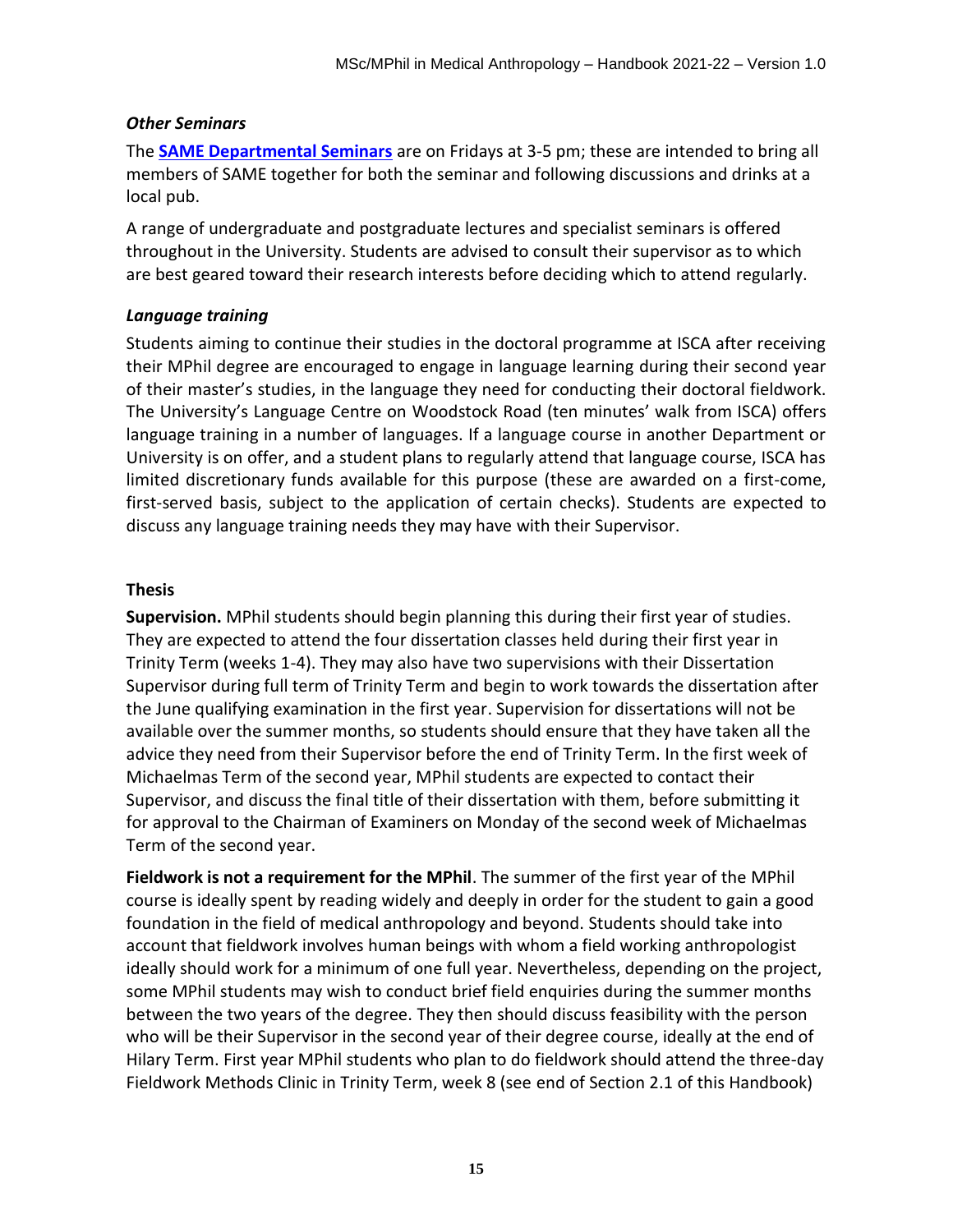With the future Supervisor's approval, first year MPhil candidates then fill out a Fieldwork in Safety and Ethics (CUREC) form. Any fieldwork project, however small, that is carried out in connection with the University requires the completion of Fieldwork in Safety and Ethics (CUREC) [forms,](https://www.anthro.ox.ac.uk/safety-fieldwork-and-ethics) which are available online or from the ISCA General Office. Approval of these forms by the CUREC committee takes up to six weeks, and must be obtained before fieldwork starts. It is important to allow plenty of time for the ethics approval process and avoid submitting forms for approval immediately prior to a period when committee staff are likely to be away (e.g. Christmas break). Foreign and Commonwealth Office advisories on travel to unsafe areas should also be observed.

## <span id="page-16-0"></span>**3.2 Assessment**

## *Structure*

The MPhil degree is awarded on the basis of submission of the 30,000-word MPhil dissertation (70% of the overall mark), and a dossier of coursework on *Methods of Fieldwork and Social Research.* This dossier contains three components, consisting of a choice of **two** essays of no more than 2500 words, written at the end of attending a methods module (2 x 10%) and an independently-composed research plan of no more than 2500 words, on a research theme and project that is of the candidate's choice (10%).

## **Examination regulations**

The [Examination Regulations](https://examregs.admin.ox.ac.uk/Regulation?code=mopinmedianth&srchYear=2019&Term=1) are the University's formal description of the course, how it is constituted and assessed. The course Handbook and course Examination Regulations elaborate upon these. In the case of any ambiguity in information provided, the Examination Regulations are treated as the definitive source.

## **Examination Conventions**

The [Examination Conventions](https://www.anthro.ox.ac.uk/examination-conventions-and-marking-criteria) are the formal record of the specific assessment standards for the course or courses to which they apply. They set out how your examined work will be marked and how the resulting marks will be used to arrive at a final result and classification of your award. They include information on: marking scales, marking and classification criteria, scaling of marks, progression, resits, use of viva voce examinations, penalties for late submission, and penalties for over-length work.

**Marking guidelines**: Details of th[e marking guidelines](https://www.anthro.ox.ac.uk/examination-conventions-and-marking-criteria) used by examiners in assessing coursework and examinations.

## **3.3 Key dates and deadlines**

**Submission of MPhil dissertation title:** not later than noon on Monday of the second week of the Michaelmas Term.